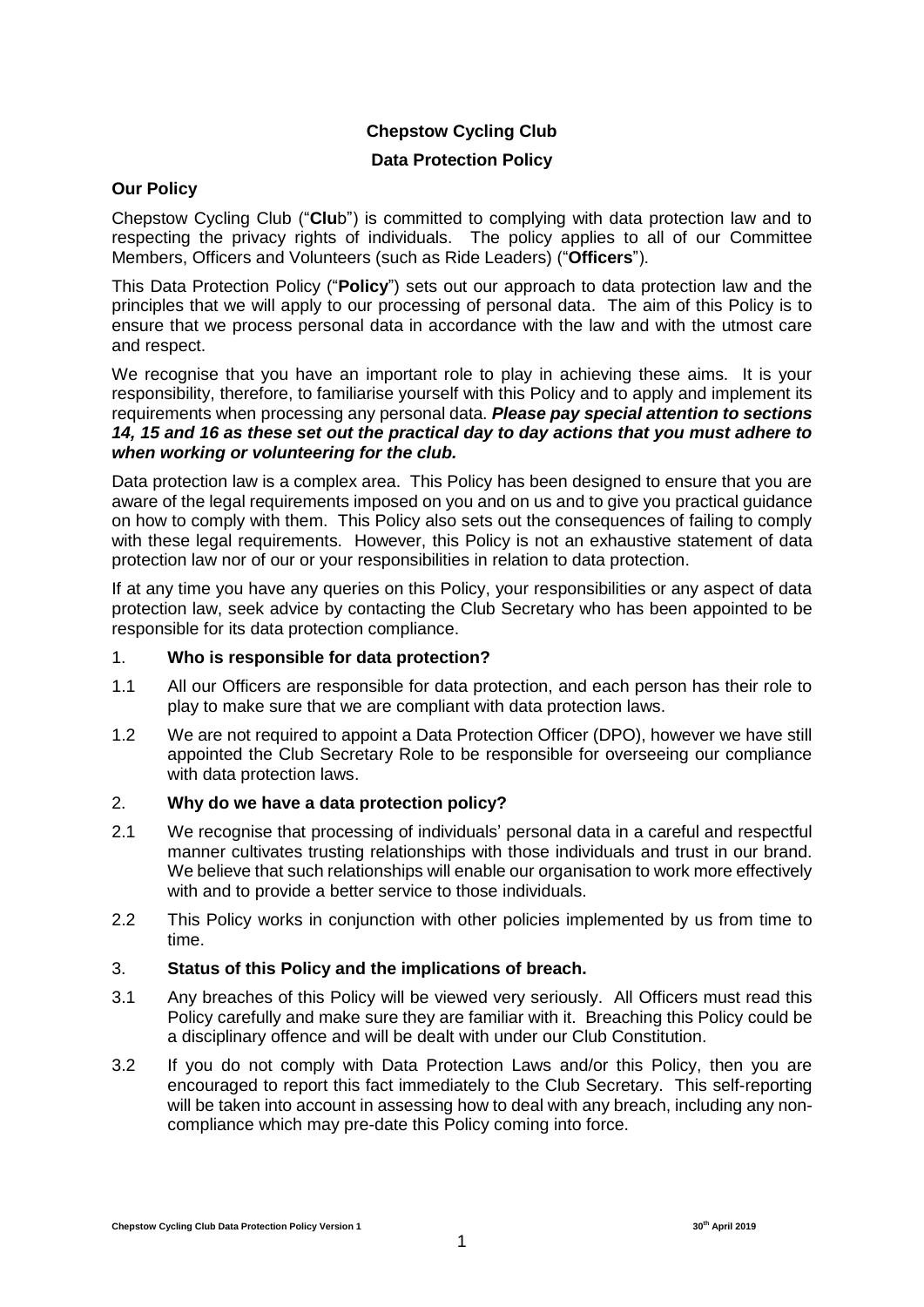3.3 Also if you are aware of or believe that any other representative of ours is not complying with Data Protection Laws and/or this Policy you should report it in confidence to the Club Secretary.

#### 4. **Other consequences**

- 4.1 There are a number of serious consequences for both yourself and us if we do not comply with Data Protection Laws. These include:
	- 4.1.1 For you:
		- 4.1.1.1 **Disciplinary action:** If you are a volunteer, failure to comply with our policies could lead to termination of your volunteering position with us.
		- 4.1.1.2 **Criminal sanctions:** Serious breaches could potentially result in criminal liability.
		- 4.1.1.3 **Investigations and interviews**: Your actions could be investigated and you could be interviewed in relation to any non-compliance.
	- 4.1.2 For the organisation:
		- 4.1.2.1 **Criminal sanctions:** Non-compliance could involve a criminal offence.
		- 4.1.2.2 **Civil Fines:** These can be significant and could impede the club developing or existing.
		- 4.1.2.3 **Assessments, investigations and enforcement action**: We could be assessed or investigated by, and obliged to provide information to, the Information Commissioner on its processes and procedures and/or subject to the Information Commissioner's powers of entry, inspection and seizure causing disruption and embarrassment.
		- 4.1.2.4 **Court orders:** These may require us to implement measures or take steps in relation to, or cease or refrain from, processing personal data.
		- 4.1.2.5 **Claims for compensation:** Individuals may make claims for damage they have suffered as a result of our noncompliance.
		- 4.1.2.6 **Bad publicity:** Assessments, investigations and enforcement action by, and complaints to, the Information Commissioner quickly become public knowledge and might damage our club brand. Court proceedings are public knowledge.
		- 4.1.2.7 **Loss of business:** Prospective members, sponsors, local council, sports bodies and kit suppliers might not want to deal with us if we are viewed as careless with personal data and disregarding our legal obligations.
		- 4.1.2.8 **Use of Committee time and resources:** Dealing with assessments, investigations, enforcement action, complaints, claims, etc takes considerable time and effort detracting from the Committees ability to lead the Club.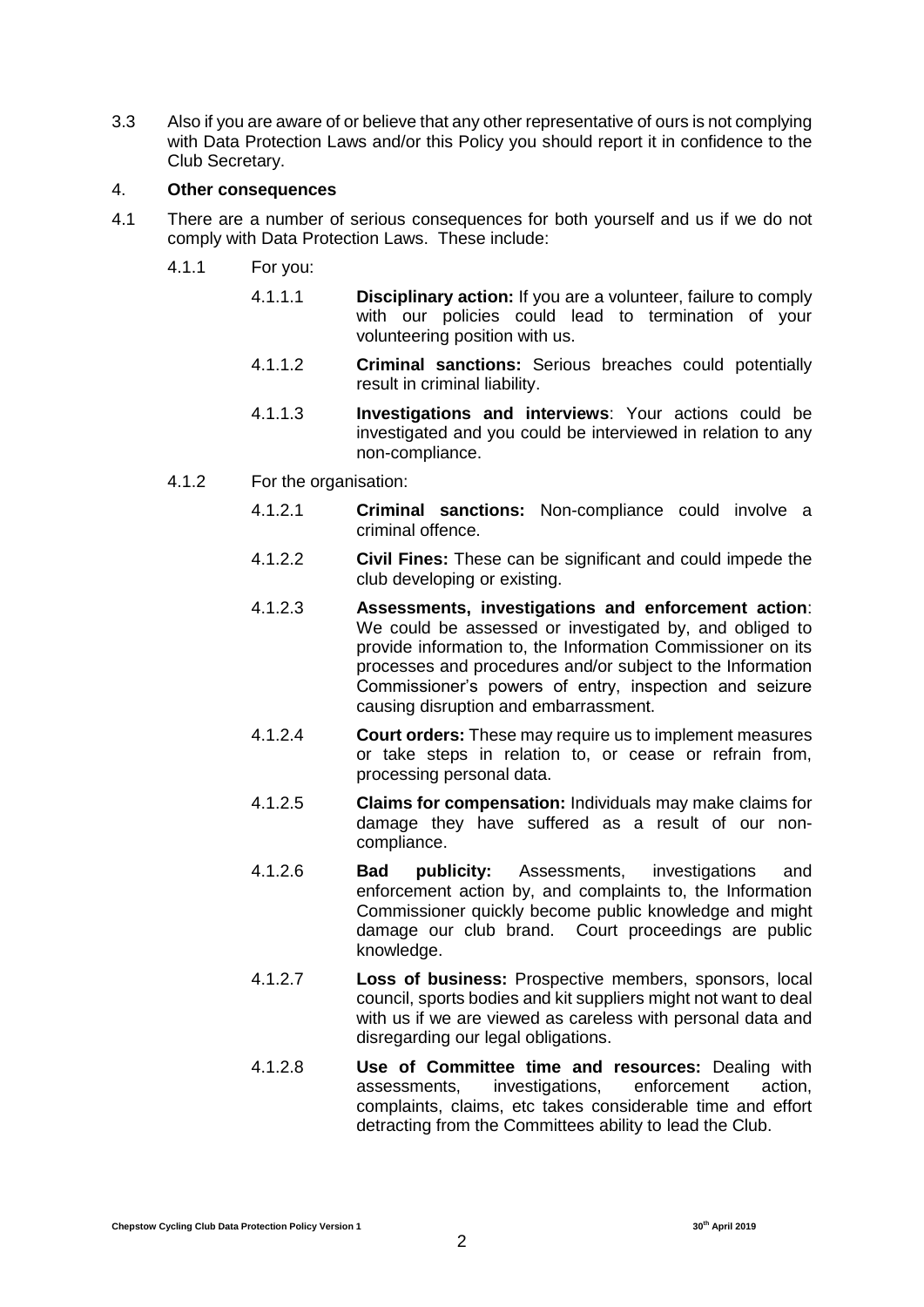#### 5. **Data protection laws**

- 5.1 The Data Protection Act 1998 ("**DPA**") applies to any personal data that we process, and from 25th May 2018 this will be replaced by the General Data Protection Regulation (**GDPR**) and the Data Protection Act 2018 ("**DPA 2018**") (together "**Data Protection Laws**") and then after Brexit the UK will adopt laws equivalent to these Data Protection Laws.
- 5.2 This Policy is written as though GDPR and the DPA 2018 are both in force, i.e. it states the position as from 25th May 2018.
- 5.3 The Data Protection Laws all require that the personal data is processed in accordance with the Data Protection Principles (on which see below) and gives individuals rights to access, correct and control how we use their personal data (on which see below).

#### 6. **Key words in relation to data protection**

- 6.1 **Personal data** is data that relates to a living individual who can be identified from that data (or from that data and other information in or likely to come into our possession). That living individual might be an Officer, Member, prospective Member or supplier, and that personal data might be written, oral or visual (e.g. **photograph or Video).**
- 6.2 **Identifiable** means that the individual can be distinguished from a group of individuals (although the name of that individual need not be ascertainable). The data might identify an individual on its own (e.g. if a name or video footage) or might do if taken together with other information available to or obtainable us (e.g. a job title and company name).
- 6.3 **Data subject** is the living individual to whom the relevant personal data relates.
- 6.4 **Processing** is widely defined under data protection law and generally any action taken by us in respect of personal data will fall under the definition, including for example collection, modification, transfer, viewing, deleting, holding, backing up, archiving, retention, disclosure or destruction of personal data, including images.
- 6.5 **Data controller** is the person who decides how personal data is used. As the Club uses British Cycling's online system in respect of personal data relating to our members then British Cycling is the data controller and the Club is regarded as a data processor. However, should the Club wish to use an individual's personal data for any purpose other than the running of the Club, event or activity, then the Club would need to obtain prior, recorded consent from them and our processing of their data would need to take place outside of the British Cycling system. At this point, the Club would become a data controller and we would have primary responsibility for compliance with data protection legislation including GDPR.
- 6.6 **Data processor** is a person who processes personal data on behalf of a data controller and only processes that personal data in accordance with instructions from the data controller, for example the Club Treasurer sending annual membership reminders to members will be a data processor.

### 7. **Personal data**

- 7.1 Data will relate to an individual and therefore be their personal data if it:
	- 7.1.1 identifies the individual. For instance, names, addresses, telephone numbers and email addresses;
	- 7.1.2 its content is about the individual personally. For instance, medical records, a recording of their actions, or contact details;
	- 7.1.3 relates to property of the individual, for example their home, their bike or other possessions;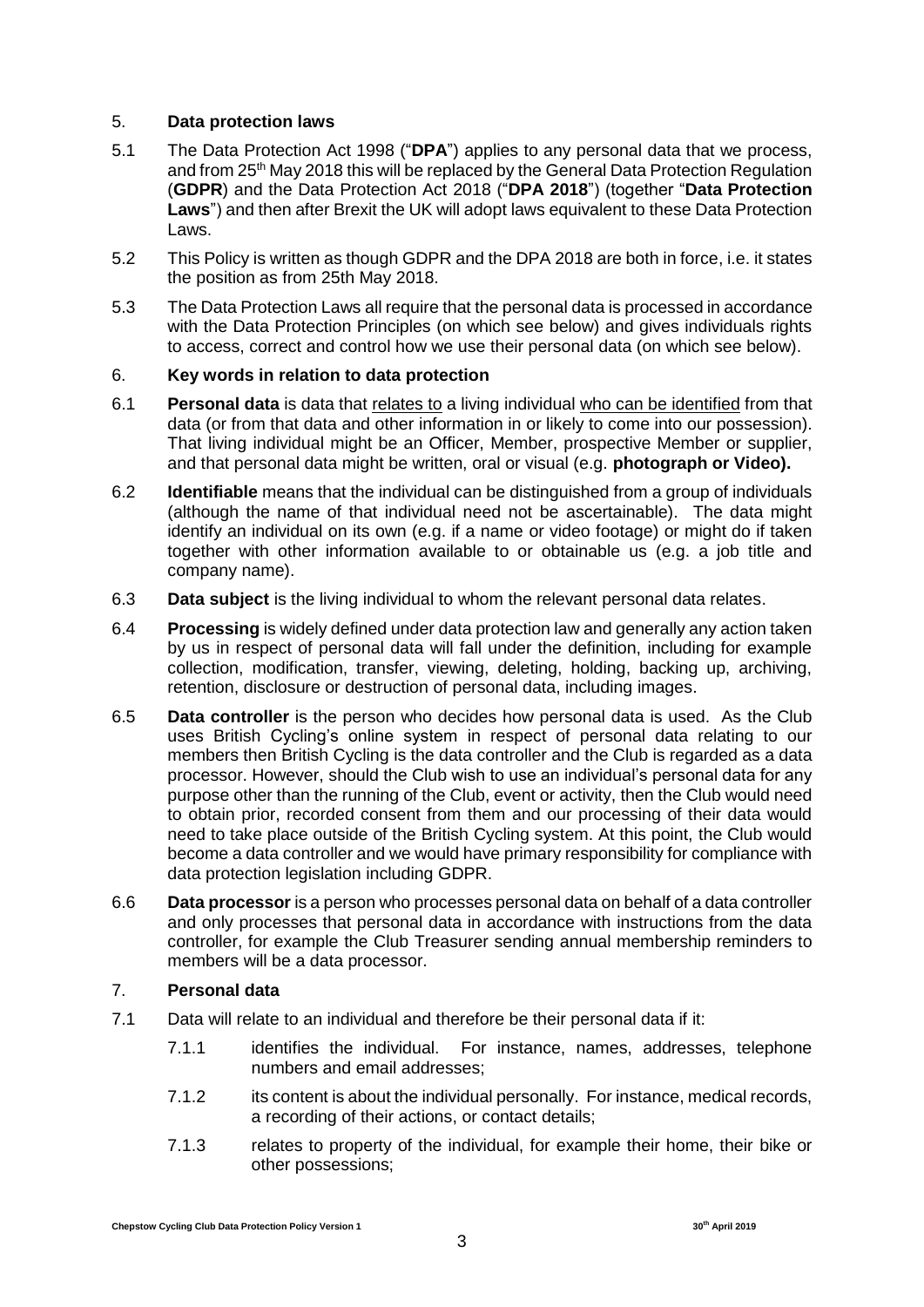- 7.1.4 it could be processed to learn, record or decide something about the individual (or this is a consequence of processing). For instance, if you are able to link the data to the individual to tell you something about them, this will relate to the individual:
- 7.1.5 is biographical in a significant sense, that is it does more than record the individual's connection with or involvement in a matter or event which has no personal connotations for them;
- 7.1.6 has the individual as its focus, that is the information relates to the individual personally rather than to some other person or event he/she was involved in;
- 7.1.7 affects the individual's privacy, whether in their personal, family, organisation or professional capacity, for instance, email address or location and work email addresses can also be personal data;
- 7.1.8 is an expression of opinion about the individual; or
- 7.1.9 is an indication of our (or any other person's) intentions towards the individual (e.g. how a complaint by that individual will be dealt with).
- 7.2 Information about companies or other legal persons who are not living individuals is not personal data. However, information about directors, shareholders, officers and employees, and about sole traders or partners, is often personal data, so business related information can often be personal data.
- 7.3 Personal that the Club processes and stores is found in the Club's "Data Mapping Activities Document". This is the master repository for documenting our approach to
	- 7.3.1 Process each process the club uses.
	- 7.3.2 System used for processing data the system that is utilised to process the data in each process.
	- 7.3.3 System used for storing data the system the Club uses to store the data.
	- 7.3.4 Data processed what data is processed for that process.
	- 7.3.5 Retention policy the retention timescale for data used in each process.
	- 7.3.6 Any specific actions or requirements for handling that data.

#### 8. **Lawful basis for processing**

- 8.1 For personal data to be processed lawfully, we must be processing it on one of the legal grounds set out in the Data Protection Laws.
- 8.2 For the processing of ordinary personal data in our organisation these may include, among other things:
	- 8.2.1 the data subject has given their consent to the processing when they registered at British Cycling's website;
	- 8.2.2 the processing is necessary for the performance of a contract with the data subject (for example, for processing membership subscriptions);
	- 8.2.3 the processing is necessary for compliance with a legal obligation to which the data controller is subject; or
	- 8.2.4 the processing is necessary for the legitimate interest reasons of the data controller or a third party (for example, keeping in touch with members with club matters, forthcoming about events or access to club benefits).

### 9. **Special category data**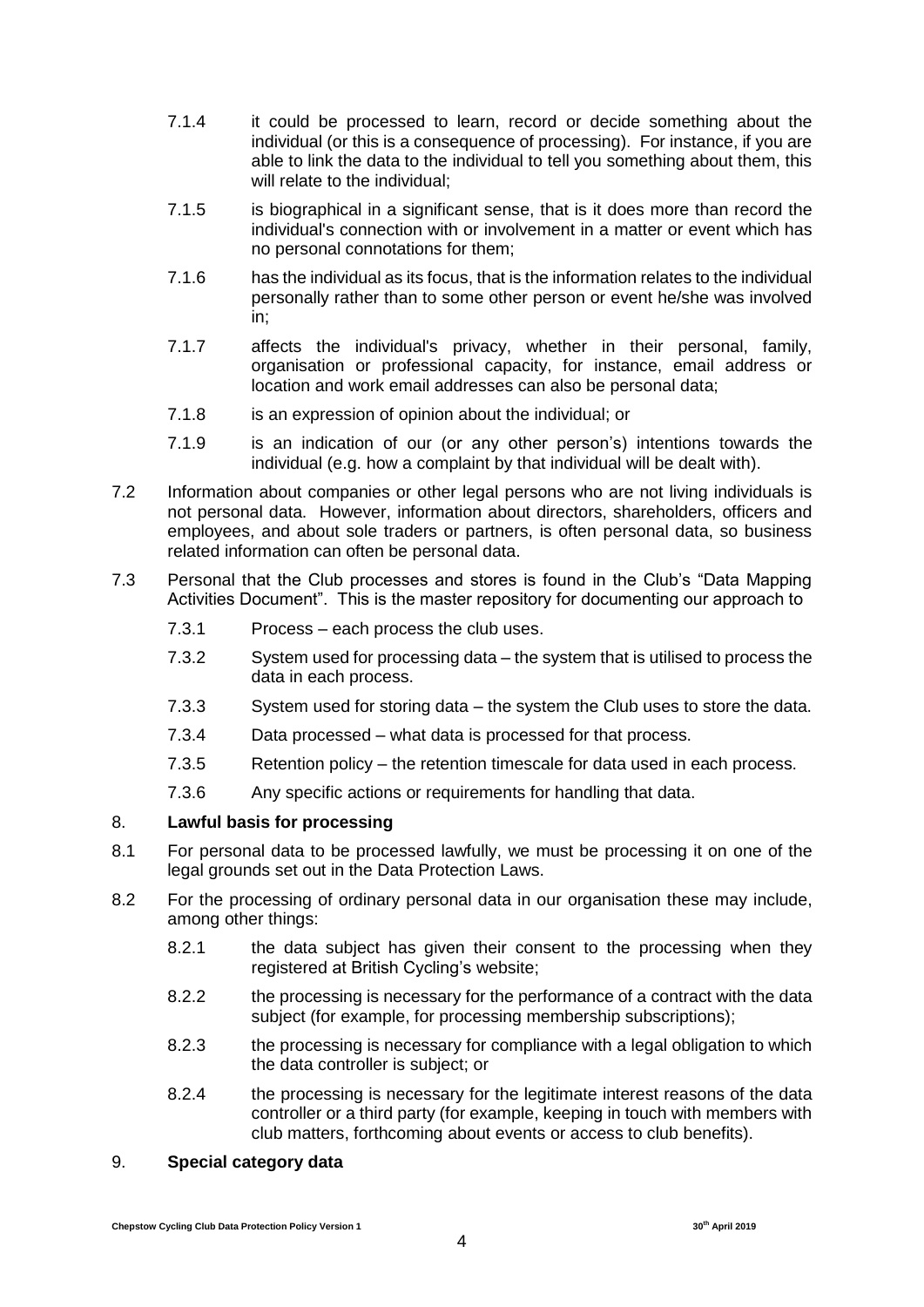- 9.1 Special category data under the Data Protection Laws is personal data relating to an individual's race or ethnic origins, political opinions, health, religious or other beliefs, trade union records, sexual orientation, biometric data and genetic data.
- 9.2 Under Data Protection Laws this type of information is known as special category data and criminal records history becomes its own special category which is treated for some parts the same as special category data. Previously these types of personal data were referred to as sensitive personal data and some people may continue to use this term.
- 9.3 To lawfully process special categories of personal data we must also ensure that either the individual has given their explicit consent to the processing or that another of the following conditions has been met:
	- 9.3.1 the processing is necessary for the performance of our obligations under law (for example to comply with a lawful request by police or investigative authorities);
	- 9.3.2 the processing is necessary to protect the vital interests of the data subject. The ICO has previously indicated that this condition is unlikely to be met other than in a life or death or other extreme situation;
	- 9.3.3 the processing relates to information manifestly made public by the data subject;
	- 9.3.4 the processing is necessary for the purpose of establishing, exercising or defending legal claims.
- 9.4 To lawfully process personal data relating to criminal records and history there are even more limited reasons, and we must either:
	- 9.4.1 ensure that either the individual has given their explicit consent to the processing; or
	- 9.4.2 ensure that our processing of those criminal records history is necessary under a legal requirement imposed upon us.
- 9.5 We would normally only expect to process special category personal data or criminal records history data usually in the context of our Members, Volunteers (e.g. Coaches) for health and safety requirements or safeguarding checks.

### 9.6 **When do we process personal data?**

- 9.7 Virtually anything we do with personal data is processing including collection, modification, transfer, viewing, deleting, holding, backing up, archiving, retention, disclosure or destruction. So even just storage of personal data is a form of processing. We might process personal data using computers or manually by keeping paper records.
- 9.8 Examples of processing personal data might include:
	- 9.8.1 Using personal data to correspond with members; or
	- 9.8.2 Holding personal data in our databases or documents; and
	- 9.8.3 Recording personal data in personnel or member files; or
	- 9.8.4 Ride registration sheets containing names and next of kin personal data.
- 9.9 Please refer to our "Data Mapping Activities Document" for the most up to date list of personal data processed by the Club.

### 10. **Outline**

10.1 The main themes of the Data Protection Laws are: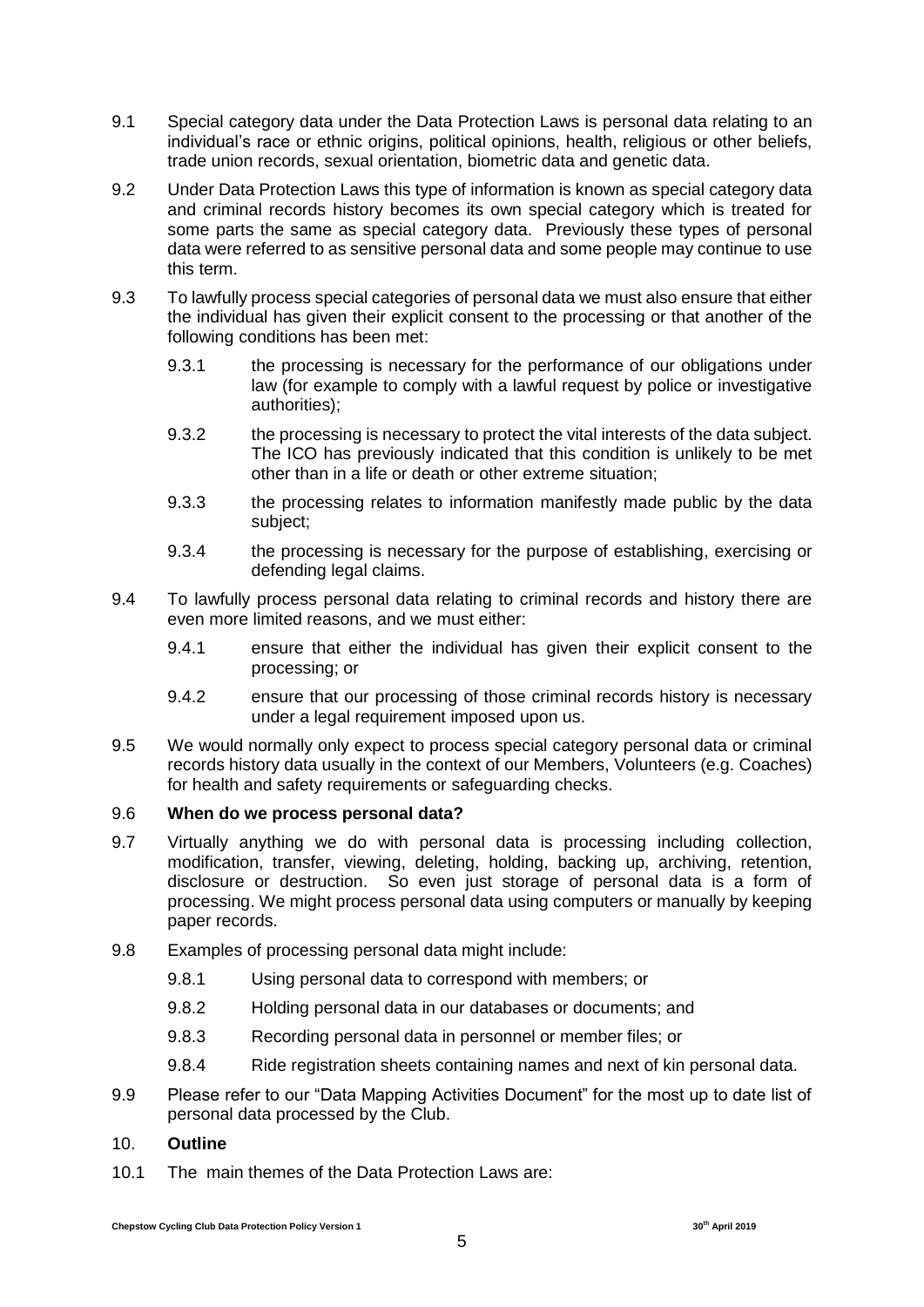- 10.1.1 good practices for handling personal data;
- 10.1.2 rights for individuals in respect of personal data that data controllers hold on them; and
- 10.1.3 being able to demonstrate compliance with these laws.
- 10.2 In summary, data protection law requires each data controller to:
	- 10.2.1 only process personal data for certain purposes;
	- 10.2.2 process personal data in accordance with the six principles of 'good information handling' (including keeping personal data secure and processing it fairly and in a transparent manner);
	- 10.2.3 provide certain information to those individuals about whom we process personal data which is usually provided in a privacy notice, for example you will have received one of these from us as one of our Officers;
	- 10.2.4 respect the rights of those individuals about whom we process personal data (including providing them with access to the personal data we hold on them); and
	- 10.2.5 keep adequate records of how data is processed and, where necessary, notify the ICO and possibly data subjects where there has been a data breach.
- 10.3 Every Officer has an important role to play in achieving these aims. It is your responsibility, therefore, to familiarise yourself with this Policy.
- 10.4 Data protection law in the UK is enforced by the Information Commissioner's Office ("**ICO**"). The ICO has extensive powers.

### 11. **Data protection principles**

- 11.1 The Data Protection Laws set out six principles for maintaining and protecting personal data, which form the basis of the legislation. All personal data must be:
	- 11.1.1 processed lawfully, fairly and in a transparent manner and only if certain specified conditions are met;
	- 11.1.2 collected for specific, explicit and legitimate purposes, and not processed in any way incompatible with those purposes ("purpose limitation");
	- 11.1.3 adequate and relevant, and limited to what is necessary to the purposes for which it is processed ("data minimisation");
	- 11.1.4 accurate and where necessary kept up to date;
	- 11.1.5 kept for no longer than is necessary for the purpose ("storage limitation");
	- 11.1.6 processed in a manner that ensures appropriate security of the personal data using appropriate technical and organisational measures ("integrity and security").

#### 12. **Data subject rights**

- 12.1 Under Data Protection Laws individuals have certain rights (**Rights**) in relation to their own personal data. In summary these are:
	- 12.1.1 The rights to access their personal data, usually referred to as a subject access request
	- 12.1.2 The right to have their personal data rectified;
	- 12.1.3 The right to have their personal data erased, usually referred to as the right to be forgotten;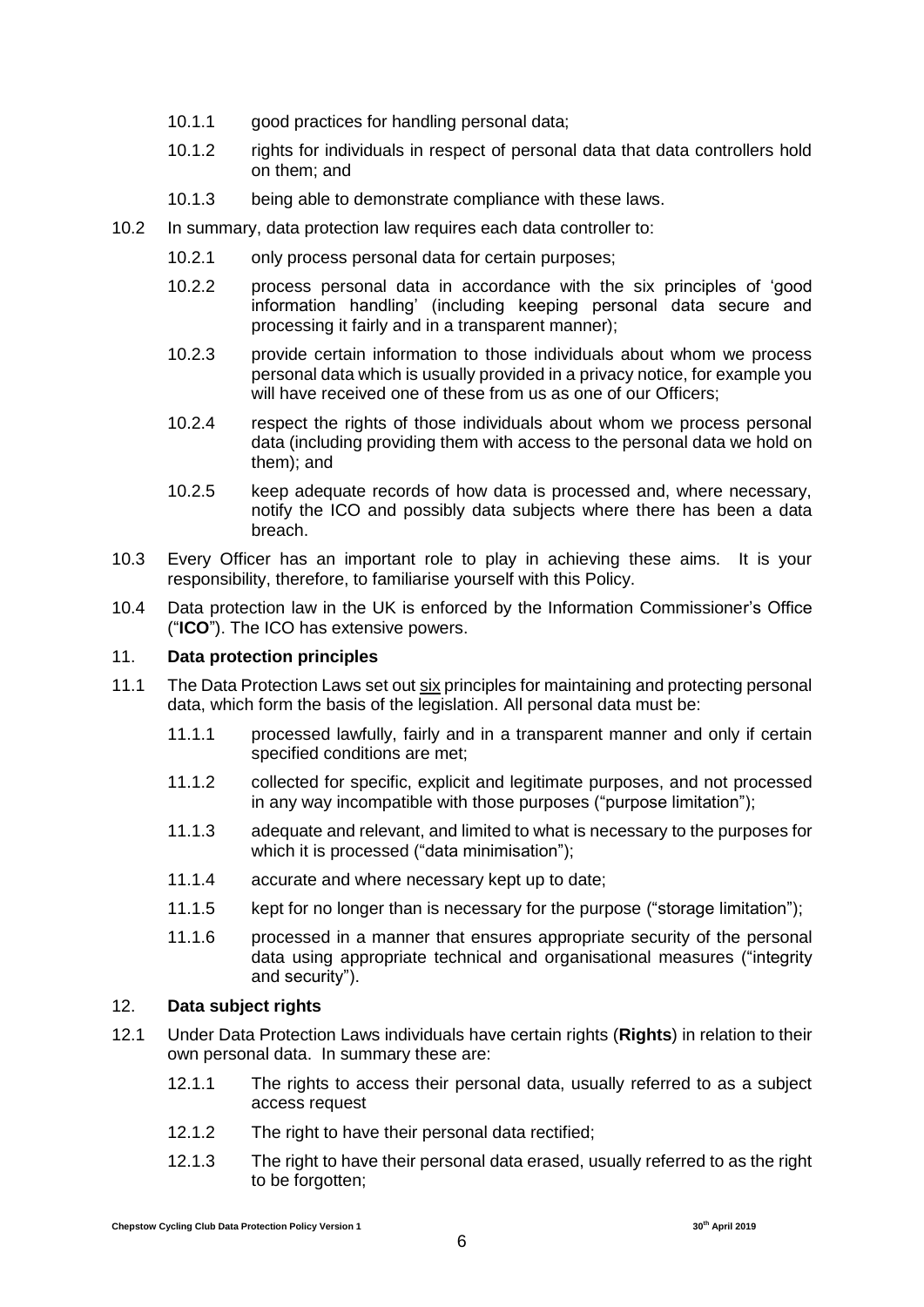- 12.1.4 The right to restrict processing of their personal data;
- 12.1.5 The right to object to receiving direct marketing materials;
- 12.1.6 The right to portability of their personal data;
- 12.1.7 The right to object to processing of their personal data; and
- 12.1.8 The right to not be subject to a decision made solely by automated data processing.
- 12.2 The exercise of these Rights may be made in writing, including email, and also verbally and should be responded to in writing by us (if we are the relevant data controller) without undue delay and in any event within one month of receipt of the request. That period may be extended by two further months where necessary, taking into account the complexity and number of the requests. We must inform the individual of any such extension within one month of receipt of the request, together with the reasons for the delay.
- 12.3 Where the data subject makes the request by electronic form means, any information is to be provided by electronic means where possible, unless otherwise requested by the individual.
- 12.4 If we receive the request from a third party (e.g. a legal advisor), we must take steps to verify that the request was, in fact, instigated by the individual and that the third party is properly authorised to make the request. This will usually mean contacting the relevant individual directly to verify that the third party is properly authorised to make the request.
- 12.5 There are very specific exemptions or partial exemptions for some of these Rights and not all of them are absolute rights. However the right to not receive marketing material is an absolute right, so this should be complied with immediately.
- 12.6 Where an individual considers that we have not complied with their request e.g. exceeded the time period, they can seek a court order and compensation. If the court agrees with the individual, it will issue a Court Order, to make us comply. The Court can also award compensation. They can also complain to the regulator for privacy legislation, which in our case will usually be the ICO.
- 12.7 In addition to the rights discussed in this document, any person may ask the ICO to assess whether it is likely that any processing of personal data has or is being carried out in compliance with the privacy legislation. The ICO must investigate and may serve an "Information Notice" on us (if we are the relevant data controller). The result of the investigation may lead to an "Enforcement Notice" being issued by the ICO. Any such assessments, information notices or enforcement notices should be sent directly to our Club Secretary from the ICO.
- 12.8 In the event of an Officer receiving such a notice, they must immediately pass the communication to our Club Secretary in line with the procedure in section 13.

### 13. **Notification and response procedure**

- 13.1 If an Officer has a verbal request or believes they have a request for the exercise of a Right, they should:
	- 13.1.1 should take and record all relevant details and explain the procedure. If possible try to get the request confirmed in writing addressed to our Club Secretary; and
	- 13.1.2 inform our Club Secretary of the request.
	- 13.1.3 our Club Secretary will then respond to the data subject on our behalf.
- 13.2 If a letter or fax exercising a Right is received by any Officer they should: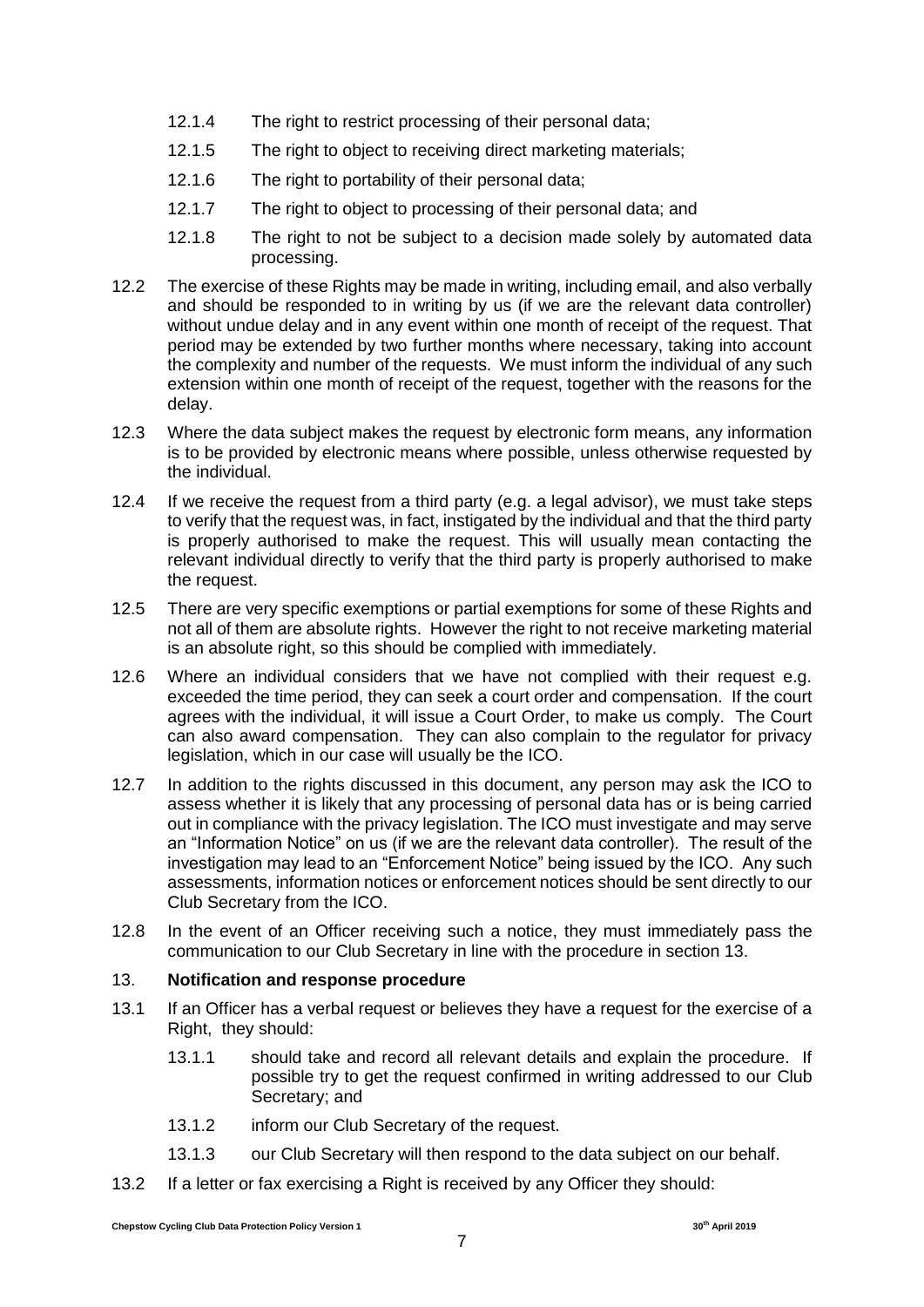- 13.2.1 pass the letter to our Club Secretary; and
- 13.2.2 our Club Secretary will then respond to the data subject on our behalf.
- 13.3 If an email exercising a Rights is received by any Officer they should:
	- 13.3.1 pass the email to our Club Secretary; and
	- 13.3.2 our Club Secretary will then respond to the data subject on our behalf.
- 13.4 Our Club Secretary will co-ordinate our response [which may include written material provided by British Cycling or external legal advisors. The action taken will depend upon the nature of the request. The Club Secretary will write to the individual and explain the legal situation and whether we will comply with the request. A standard letter/email from the Club Secretary should suffice in most cases.
- 13.5 The Club Secretary will inform the Committee of any action that must be taken to legally comply. The Club Secretary will co-ordinate any additional activity required by the Club IT Coordinator to meet the request.
- 13.6 The Club Secretary's reply will be validated by the Club Chair. For more complex cases, the letter/email to be sent will be checked by external legal advisors.

### <span id="page-7-0"></span>14. **Your main obligations**

- 14.1 What this all means for you can be summarised as follows:
	- 14.1.1 Treat all personal data with respect;
	- 14.1.2 Treat all personal data how you would want your own personal data to be treated;
	- 14.1.3 Immediately notify the Club Secretary if any individual says or does anything which gives the appearance of them wanting to invoke any rights in relation to personal data relating to them;
	- 14.1.4 Take care with all personal data and items containing personal data you handle or come across so that it stays secure and is only available to or accessed by authorised individuals; and
	- 14.1.5 Immediately notify the Club Secretary if you become aware of or suspect the loss of any personal data or any item containing personal data.

### <span id="page-7-1"></span>15. **Your activities**

- 15.1 Data protection laws have different implications in different areas of our Club and for different types of activity, and sometimes these effects can be unexpected.
- 15.2 Areas and activities particularly affected by data protection law include communications between officers (e.g. WhatsApp groups, emails, etc.), event notifications, processing membership, marketing and promotions, health and safety (e.g. accident forms), finance, disciplinary matters, safeguarding, etc.
- 15.3 You must consider what personal data you might handle, consider carefully what data protection law might mean for you and your activities, and ensure that you comply at all times with this policy.
- 15.4 Please note that you must never use British Cycling systems to send emails marketing products or services, whether offered by you or 3rd parties, unless these are directly connected to the club by way of a registered sponsorship agreement.
- 15.5 Our Club uses the British Cycling Club Management Tool to manage its membership, the members' details are shared with British Cycling and stored on the British Cycling system.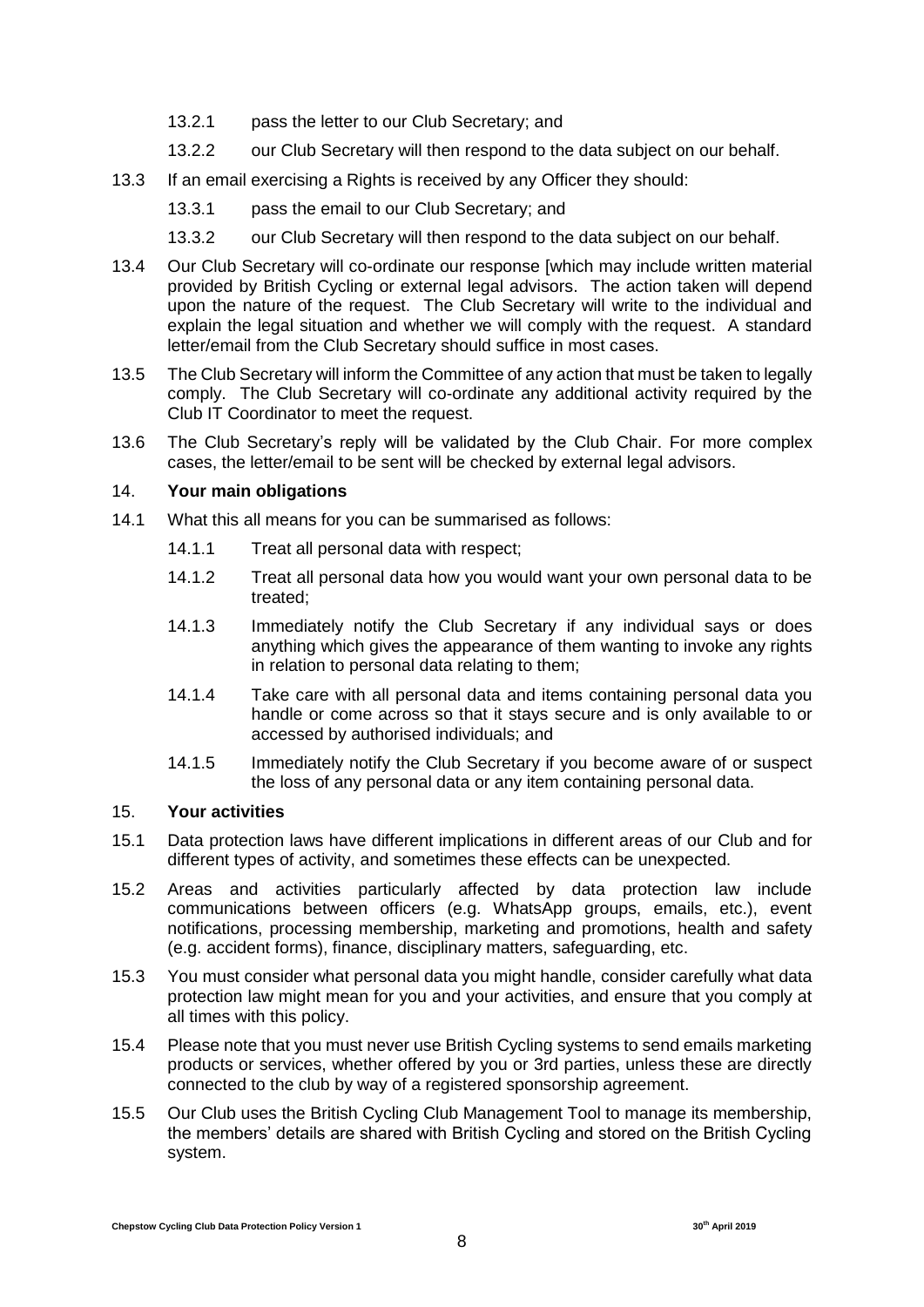- 15.6 When new members join the Club then members' details can be listed on the system in one of the following ways:
	- 15.6.1 The club member already has an account or membership with British Cycling and either asks to have the club listed on their record or purchases a club subscription. They will then appear in our list of club members.
	- 15.6.2 The club member does not already have an account with British Cycling, but creates one during the purchase of a club subscription. They will then appear in our list of club members.
- 15.7 In the above two scenarios you do not need to take any additional actions as the club member is consenting to share their details with both British Cycling and the Club as part of the joining process.
- 15.8 The British Cycling Club Management Tool allows the export of our club member data in full or in the form of a queried report. If you make any export or copy of the information that British Cycling hold on club members (for example, downloading information to give to a coach or volunteer managing a club activity), this data should be limited to only what is absolutely necessary to run the session. The data should be stored securely at all times (remember to password protect files and computers). In the case of paper copies of information, these should always be kept as securely as possible, i.e. they should not be left lying around for anyone to access and should be destroyed after use (shredded, ideally). You must not share exported data with any third party (anyone outside of your club) for any reason and must not use it for marketing purposes unless you have captured the explicit consent of the club member to do so.
- 15.9 When you use the Club Management Tool to send emails or newsletters to members then the content of these emails must only be in respect of running the Club and its activities. You should be careful not to include any personal details of any club members in the mail unless you have their consent to do so.
- 15.10 You must not use email or newsletter functionality to advertise your own or any third party's commercial business unless these are directly connected to the club by way of a registered sponsorship agreement and then such information should only be included if it is relevant and appropriate for club members and it should be made clear to the club member why the information is included. An example would be that, as part their sponsorship of the club, the local bike shop would like to offer club members 10% off all purchases. The approval of use of club emails or newsletters for such a purpose must be agreed by Club Communications Officer for appropriateness for members and the Club Secretary for compliance with this policy.
- 15.11 The club profile section of the British Cycling website allows for us to have a customisable profile page for our club. It is important that you keep data protection in mind when customising this page. The page allows you to show or hide the Club Secretary's address and telephone number; you should only show this information if you have the consent of the Club Secretary. The email address is not displayed on this page; instead, it is hidden and an online web form is used to send messages to that email address, i.e. at no point is the email address visible to the sender. There is also a free text area, "About our Club", in which you must not share any personal information unless you have the express consent of the individual to do so. The club profile also allows you to link to the following websites: your club Website, Facebook, Twitter and Strava. These sites are outside the British Cycling system, so you will need to ensure that the information displayed on them is also compliant with GDPR.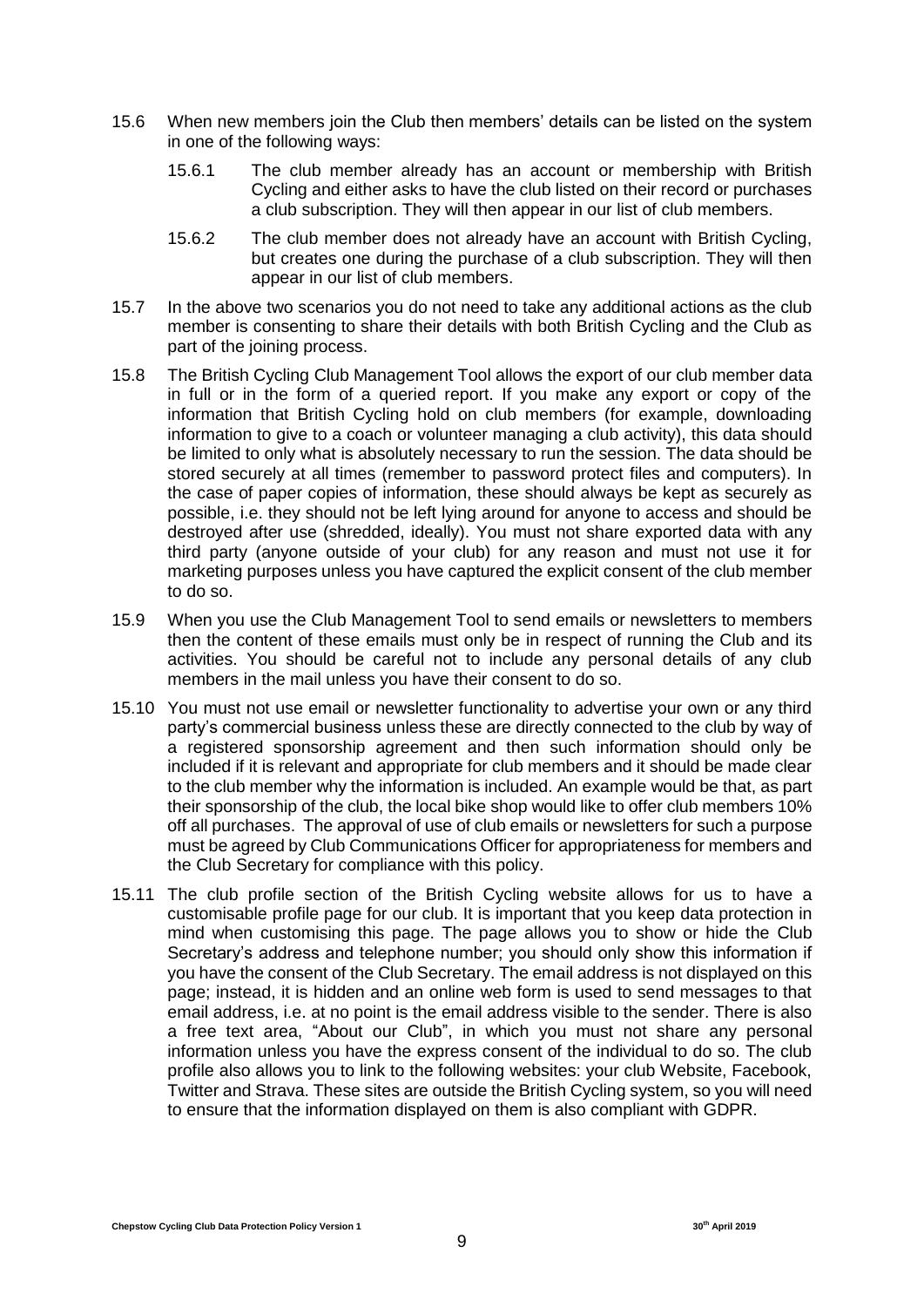#### <span id="page-9-0"></span>16. **Practical matters**

- 16.1 Whilst you should always apply a common sense approach to how you use and safeguard personal data, and treat personal data with care and respect, set out below are some examples of dos and don'ts:
	- 16.1.1 Do not take personal data out of the British Cycling or club systems (unless absolutely necessary).
	- 16.1.2 Do not disclose your unique logins and passwords for any of our IT systems.

Do not leave any items containing personal data unattended in a public place, e.g. in a café or Committee meeting venue, trackside, etc and this would include paper files, mobile phone, laptops, tablets, memory sticks etc.

- 16.1.3 Do not leave any items containing personal data in unsecure locations, e.g. in car on your drive overnight and this would include paper files, mobile phone, laptops, tablets, memory sticks etc.
- 16.1.4 Do encrypt laptops, mobile devices and removable storage devices containing personal data.
- 16.1.5 Do lock laptops, files, mobile devices and removable storage devices containing personal data away and out of sight when not in use.
- 16.1.6 Do password protect documents and databases containing personal data.
- 16.1.7 Do not use removable storage media to store personal data unless the personal data on the media is encrypted.
- 16.1.8 Do pick up printing from any shared printer and always check to make sure you only have the printed matter that you expect, and no third party's printing appears in the printing.
- 16.1.9 Do use confidential waste disposal for any papers containing personal data, do not place these into the ordinary waste, place them in a bin or skip etc, and either use a confidential waste service or have them shredded before placing them in the ordinary waste disposal.
- 16.1.10 Do dispose of any materials containing personal data securely, whether the materials are paper based or electronic.
- 16.1.11 Do be discrete when in public place, e.g. at an event start/end point, café, trackside and be careful as to who might be able to see the information on the screen of any device you are using when you have personal information on display or writing down information or referring to written information. If necessary move location or change to a different task.
- 16.1.12 Do ensure that your screen faces away from prying eyes if you are processing personal data, even if you are working at home or your employers office. Personal data should only be accessed and seen by those who need to see it.
- 16.1.13 Do not leave personal data lying around, store it securely.
- 16.1.14 Do take care when speaking on the phone in a public place, not to use the full names of individuals or other identifying information, as you do not know who may overhear the conversation. Instead use initials or just first names to preserve confidentiality.
- 16.1.15 When in public place (such as the start of a ride event, Time Trial, trackside or coaching event) and taking down details or instructions from a member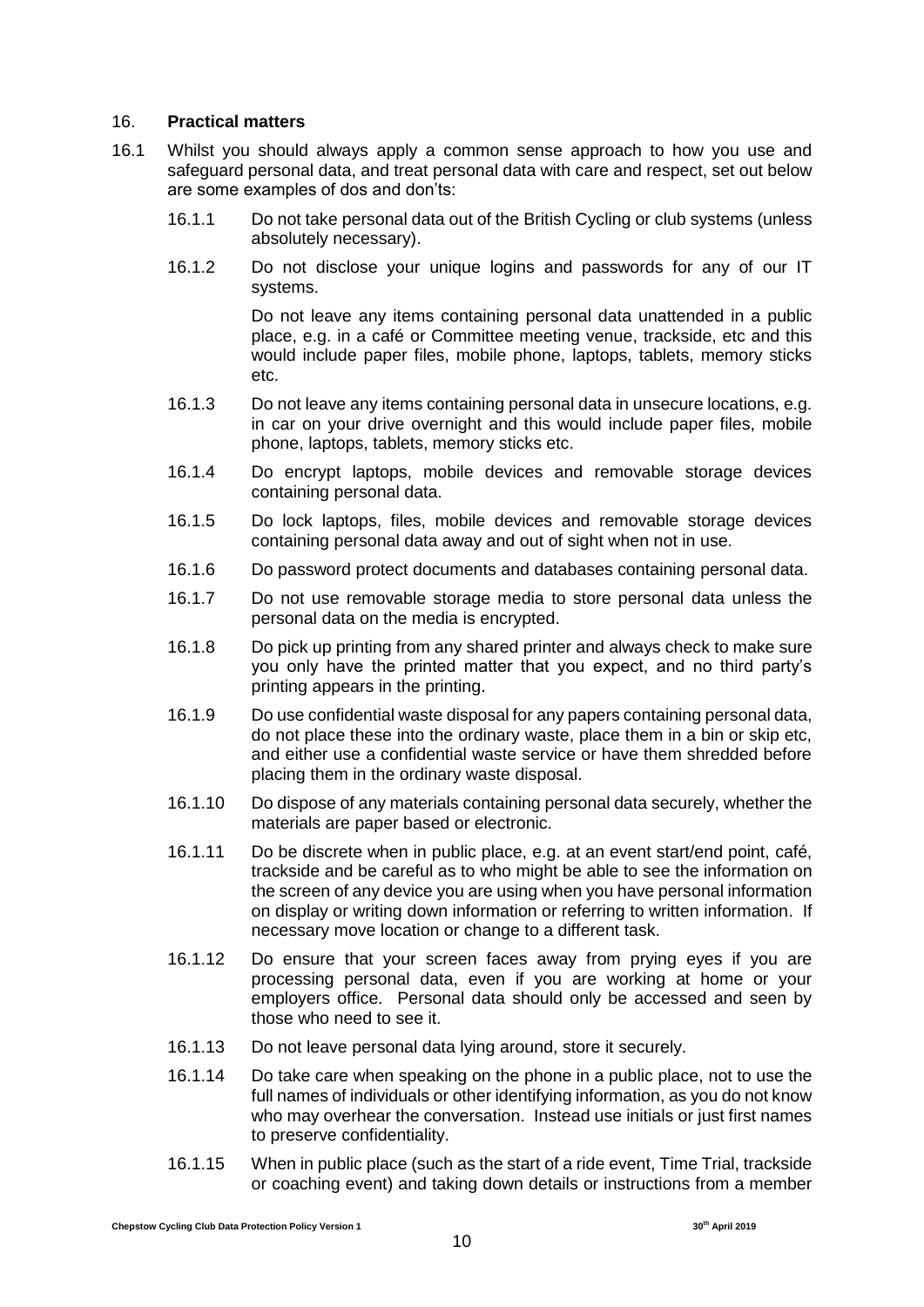where third parties may overhear, DO try to limit the information which may identify that person to others who may overhear in a similar way to if you were speaking on the telephone.

- 16.1.16 Do not act on instructions from someone unless you are absolutely sure of their identity and if you are unsure then take steps to determine their identity. This is particularly so where the instructions relate to information which may be sensitive or damaging if it got into the hands of a third party or where the instructions involve money, valuable goods or items or cannot easily be reversed.
- 16.1.17 Do not transfer personal data to any third party without prior written consent of or our Club Secretary.
- 16.1.18 Do notify our Club Secretary immediately of any suspected security breaches or suspected loss of personal data.
- 16.1.19 Do report to our Club Secretary immediately if any personal data is lost, or any devices or materials containing any personal data are lost.
- 16.2 However you should always take a common sense approach, and if you see any areas of risk that you think are not addressed then please bring it to the attention of our Club Secretary.

### 17. **Foreign transfers of personal data**

- 17.1 Personal data must not be transferred outside the European Economic Area (**EEA**) unless the destination country ensures an adequate level of protection for the rights of the data subject in relation to the processing of personal data or we put in place adequate protections. This risk is mainly relevant to data held and accessed in Cloudbased services associated with software apps that we may subscribe to.
- 17.2 The Club will normally avoid foreign transfers of personal data and therefore not need to invoke any special protections but in the cases that this is unavoidable then the rest of this section applies.
- 17.3 These protections may come from special contracts we need to put in place with the recipient of the personal data, from them agreeing to be bound by specific data protection rules or due to the fact that the recipients own country's laws provide sufficient protection.
- 17.4 You must not under any circumstances transfer any personal data outside of the EEA without the Club Secretary's prior written consent. (Be aware that this could inadvertently come about if you transfer personal data to your employers email system or a personal cloud)
- 17.5 We will also need to inform data subjects of any transfer of their personal data outside of the UK and may need to amend their privacy notice to take account of the transfer of data outside of the EEA.
- 17.6 If you are involved in any new processing of personal data which may involve transfer of personal data outside of the EEA, then please seek approval of our Club Secretary prior to implementing any processing of personal data which may have this effect.

#### 18. **Data Retention**

- 18.1 We have a legitimate interest in retaining records whilst they may be required in relation to complaints or claims. We need to retain records in order to properly administer and manage our membership and run our club and in some cases we may have legal or regulatory obligations to retain records.
- 18.2 We process special category personal data on the basis of the "special category reasons for processing of your personal data" referred to in section 9.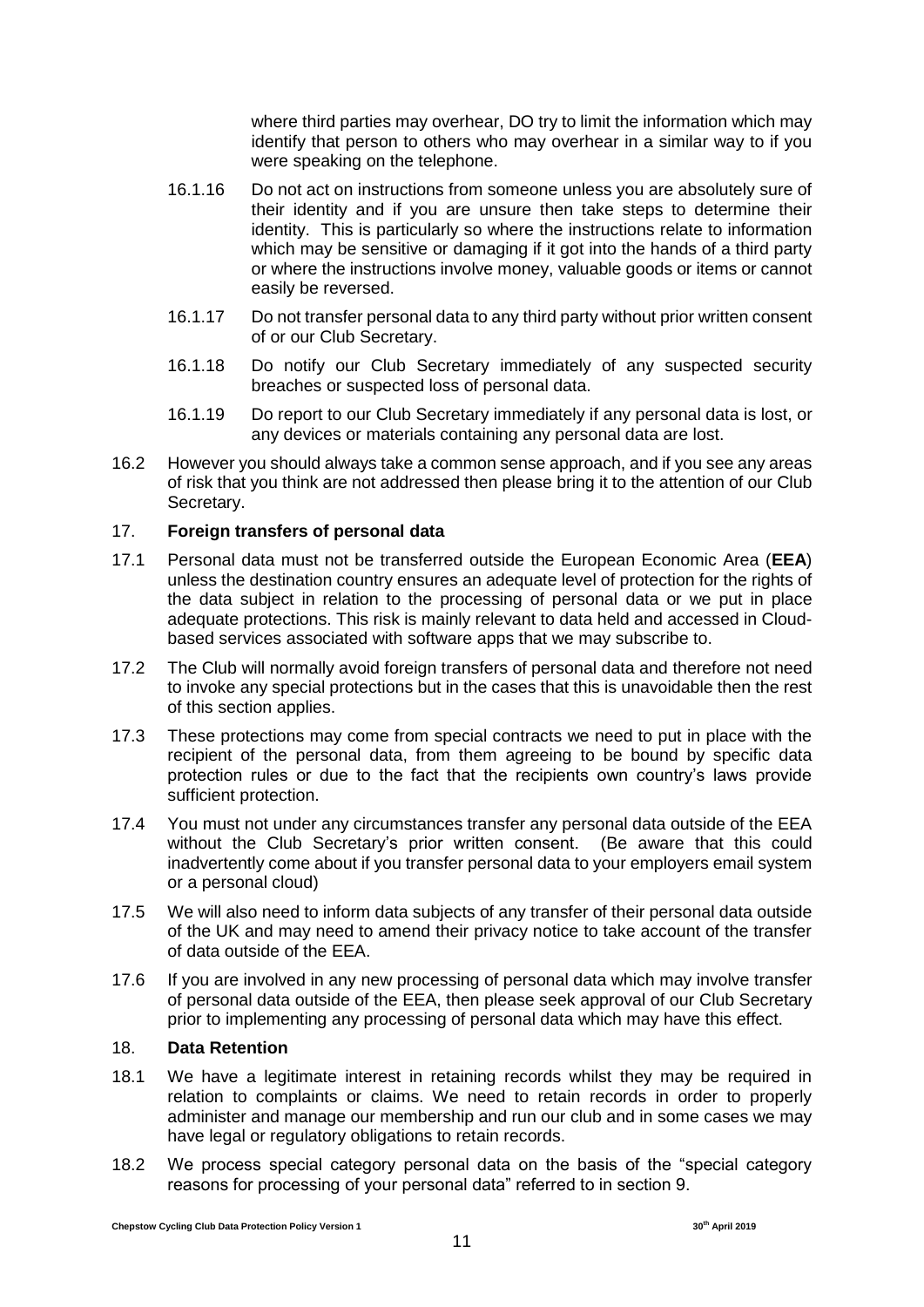- 18.3 Retention of specific data is defined in the Club's "Data Mapping Activities Document"
- 18.4 Data shall be deleted or destroyed using an appropriate removal method, some best practice is captured in the table below but common sense will be used to determine the best means of destruction:

| <b>Media type</b>                | Data storage<br>mechanism           | <b>Suggested removal methods</b>                             |
|----------------------------------|-------------------------------------|--------------------------------------------------------------|
| Hard disk drives<br>(HDD)        | Non-volatile magnetic               | Multi Pass Pattern wiping, disintegration<br>or incineration |
| Solid state disk<br>drives (SSD) | Non-volatile solid<br>state memory  | Multi Pass Pattern wiping, disintegration                    |
| CD-R/DVD-R                       | Write once optical                  | Abrasion, disintegration, incineration                       |
| CD-RW/DVD-RW                     | Write many optical                  | Abrasion, disintegration, incineration                       |
| BD-R                             | Write once optical                  | Abrasion, disintegration, incineration                       |
| <b>BD-RE</b>                     | Write many optical                  | Abrasion, disintegration, incineration                       |
| Ultra-Density<br>Optical (UDO)   | Write once or write<br>many optical | Abrasion, disintegration, incineration                       |
| Flash disk drives<br>and USB     | Non-volatile solid<br>state memory  | Multi Pass Pattern wiping, Degaussing,<br>disintegration     |
| Paper based                      | Printed                             | Micro Cross Cut Shredding, incineration                      |
|                                  |                                     |                                                              |

18.5 If in any doubt on retention or data destruction then please contact the Club Secretary for advice.

#### 19. **IT Security**

- 19.1 Club Officers are appointed according to processes defined in the Club constitution.
- 19.2 Access to Club IT facilities is granted on your appointment.
- 19.3 When your term as a Club Officer ends, for whatever reason, then It is the Club's policy to remove access rights to IT systems as soon as practicable by the Club IT Officer or other Club Officer. It is your duty to return any club data to the Club Secretary and you have certain obligations under law not to retain or reveal personal data from your term as a Club Officer.

## 20. **Review and Auditing of Compliance to this Policy**

- 20.1 It is important that we regularly check we are compliant with this Data Protection Policy and we are compliant with any changes in Legislation.
- 20.2 Once a year an audit of the Club's compliance with this data policy is to be conducted. The audit will be conducted by the Club Chair and Club Secretary or an independent Committee Officer.
- 20.3 The record of the audit shall be presented to the Committee at the next committee meeting.
- 20.4 Audit actions shall be dealt with promptly and reviewed by the committee at committee meetings.
- 20.5 The record of the audit shall be retained by the Club Secretary in a suitable format so it can be made available for any independent external scrutiny.

#### 21. **Staying Compliant with Applicable Legislation**

21.1 At a period of no more than once a year, the Club Secretary shall investigate any changes in data protection legislation using resources such as the Information Commissioner, British Cycling or Sport & Recreation Alliance.